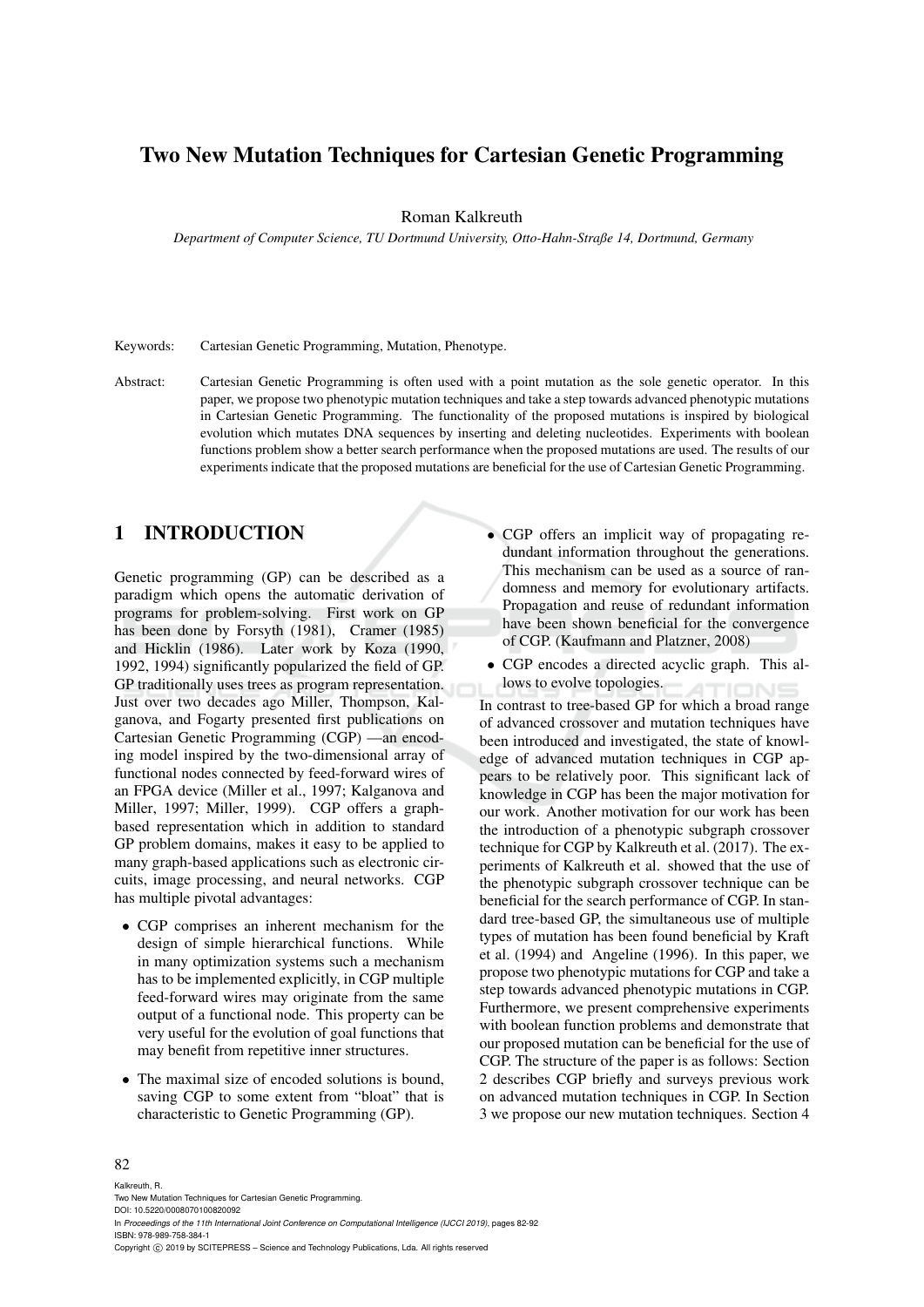is devoted to the experimental results and the description of our experiments. In Section 5 we discuss the results of our experiments. Finally, section 6 gives a conclusion and outlines future work.

## 2 RELATED WORK

### 2.1 Cartesian Genetic Programming

Cartesian Genetic Programming is a form of Genetic Programming which offers a novel graph-based representation. In contrast to tree-based GP, CGP represents a genetic program via genotype-phenotype mapping as an indexed, acyclic, and directed graph. Originally the structure of the graphs was a rectangular grid of  $N_r$  rows and  $N_c$  columns, but later work also focused on a representation with one row. The genes in the genotype are grouped, and each group refers to a node of the graph, except the last one which represents the outputs of the phenotype. Each node is represented by two types of genes which index the function number in the GP function set and the node inputs. These nodes are called *function nodes* and execute functions on the input values. The number of input genes depends on the maximum arity  $N_a$  of the function set. The last group in the genotype represents the indexes of the nodes which lead to the outputs. A backward search is used to decode the corresponding phenotype. The backward search starts from the outputs and processes the linked nodes in the genotype. In this way, only active nodes are processed during the evaluation procedure. The number of inputs  $N_i$ , outputs  $N_o$ , and the length of the genotype is fixed. Every candidate program is represented with  $N_r * N_c * (N_a + 1) + N_o$  integers. Even when the length of the genotype is fixed for every candidate program, the length of the corresponding phenotype in CGP is variable which can be considered as a significant advantage of the CGP representation. CGP is traditionally used with a  $(1+\lambda)$  evolutionary algorithm. The new population in each generation consists of the best individual of the previous population and the  $\lambda$  created offspring. The breeding procedure is mostly done by a point mutation which swaps genes in the genotype of an individual in the valid range by chance. An example of the decoding from genotype to phenotype is illustrated in Figure 1.

## 2.2 Advanced Mutation Techniques in Standard CGP

For an investigation of the length bias and the search limitation of CGP, a modified version of the point mu-



Figure 1: Exemplification of the decoding procedure of a CGP genotype to its corresponding phenotype for a mathematical function. The nodes are represented by two types of numbers which index the number in the function lookup table (underlined) and the inputs (non-underlined) for the node. Inactive function nodes are shown in gray color.

tation has been introduced by Goldman and Punch (2013). The modified point mutation exactly mutates one active gene. This so-called single active-gene mutation strategy (SAGMS) has been found beneficial for the search performance of CGP. The SAGMS can be seen as a form of phenotypic genetic operator since it respects only active function genes in the genotype which are an active part of the corresponding phenotype.

Later work by Manfrini et al. (2016) extended SAGMS to the so-called Biased Single Active Mutation which is based on the idea of analyzing the behavior of the genotype during the evolutionary process for a given set of problems. With the help of this analysis, a bias is created in order to help the direct gene mutation when applied to other problems. The mutation operator was proposed for digital combinational logic circuit design. The experiments of Manfrini et al. (2016) showed that the proposed mutation performed better or equivalent as the traditional point mutation. In order to reduce the stalling effect in CGP and to improve the efficiency of the CGP algorithm, Ni et al. (2014) introduced an Orthogonal Neighbourhood Mutation (ONM) operator. According to Ni et al., the ONN selects four loci as alleles of gene strings by chance. Afterward, a Four-factorthree-level orthogonal experiment with local search is performed. The results of the experiments demonstrated that the ONM operator is able to reduce the stalling effect in CGP and to converge the algorithm more quickly.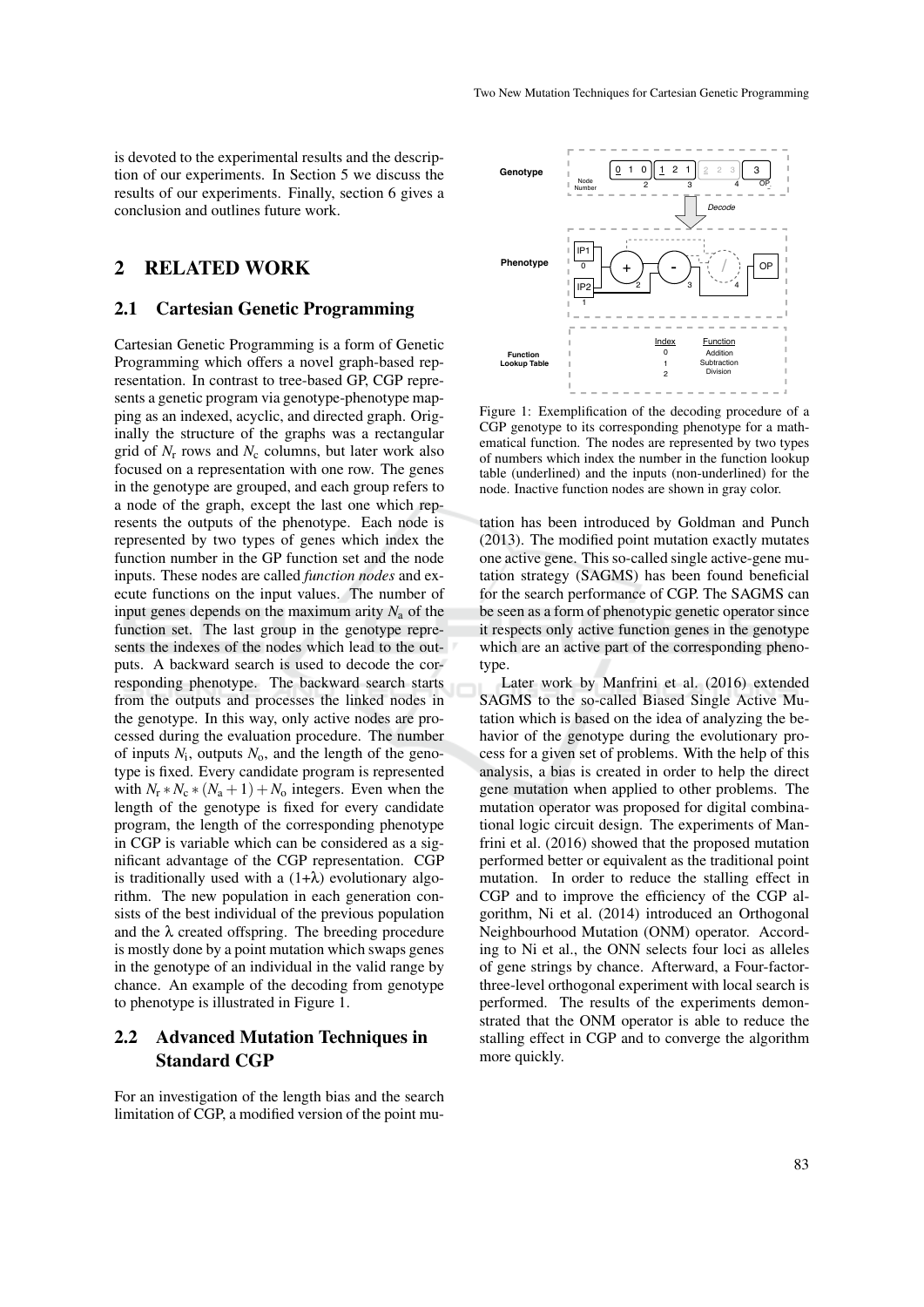

Figure 2: Deletions and insertions of nucleotides.

## 3 THE PROPOSED METHODS

The proposed mutations for CGP are inspired by biological evolution in which extra base pairs are inserted into a new place in the DNA or in which a section of DNA is deleted. Figure 2 exemplifies the insertion and deletion mutation on the DNA sequence. Related to CGP we adopt these so-called *frameshift mutations* by activating and deactivating randomly chosen function nodes. The activation and deactivation of the nodes are done by adjusting the connection genes of neighborhood nodes. Both mutation techniques work similarly as the single active-gene mutation strategy. The state of exactly one function node in the genome is changed. Since these forms of mutation can elicit strong changes in the behavior of the individuals, we apply an *insertion rate* and a *deletion rate* for every offspring. On the basis of these mutation rates, the decision is made as to whether the mutations are performed on the genome of an individual. The insertion and deletion mutation technique work independently from each other which means that both mutations can be performed on the genome of the individual in the breeding procedure of one generation. If the consideration of a minimum or a maximum number of function nodes is necessary for all individuals in the population, the algorithms can be parameterized with maximum and minimum numbers. We will explain both mutation techniques in detail in the following two subsections. For both mutation techniques, we determine the active and passive function nodes of the respective individual before the mutation procedure.

### 3.1 The Insertion Mutation Technique

When a genome is selected for the insertion mutation, one inactive function node becomes active. If all function nodes are already active or the number of active function nodes excels a defined maximum, the mutation is rejected. If an individual is suitable for the insertion mutation, we randomly select one inactive function node. After the selection we have to distinguish three cases:

### 1. The Selected Inactive Node has a following Active Function Node.

In this context, the term *following function node* means that the node number of an active function node is greater than the function number of the randomly selected node. If the selected node has a following active function node, we copy the connection genes of the following active node to the selected inactive node. Afterward, we adjust one randomly selected connection gene of the following active node to the selected inactive node. In this way, the selected inactive node will be respected by the backward search and consequently becomes active. No further steps are required for the previous active function node since all other active function nodes remain active due to the copying of the connection genes.

### 2. The Selected Inactive Node has a Previous Active Function Node and no following Active Function Node.

In this context, the term *previous active function node* means that the node number of an active function node is smaller than the function number of the randomly selected node. If the selected node has a previous active function node and no following active node, at least one output node is connected with the previous active function node. In this case, we adjust all output nodes which are connected with the previous active function node to the selected inactive node. Afterward, we adjust one connection gene of the selected node to the previous active function node. The other connection genes are randomly connected to previous active function or input nodes. In this way, the selected inactive node becomes active and the other inactive function nodes remain inactive.

3. The Selected Inactive Node has no Previous or following Active Function Node.

If the selected inactive node has no previous or following active function node, the individual has no active function nodes. Consequently, the output nodes are directly connected with an input node. If this is the case, we adjust at least one output node to the selected inactive node. Afterward, we randomly connect the connection genes of the selected inactive node to input nodes. In this way, the selected node becomes active and other function nodes remain inactive.

## 3.2 The Deletion Mutation Technique

In contrast to the insertion mutation technique, when a genome is selected for deletion mutation, one active node becomes inactive. If all function nodes are inactive or the number of active function nodes is smaller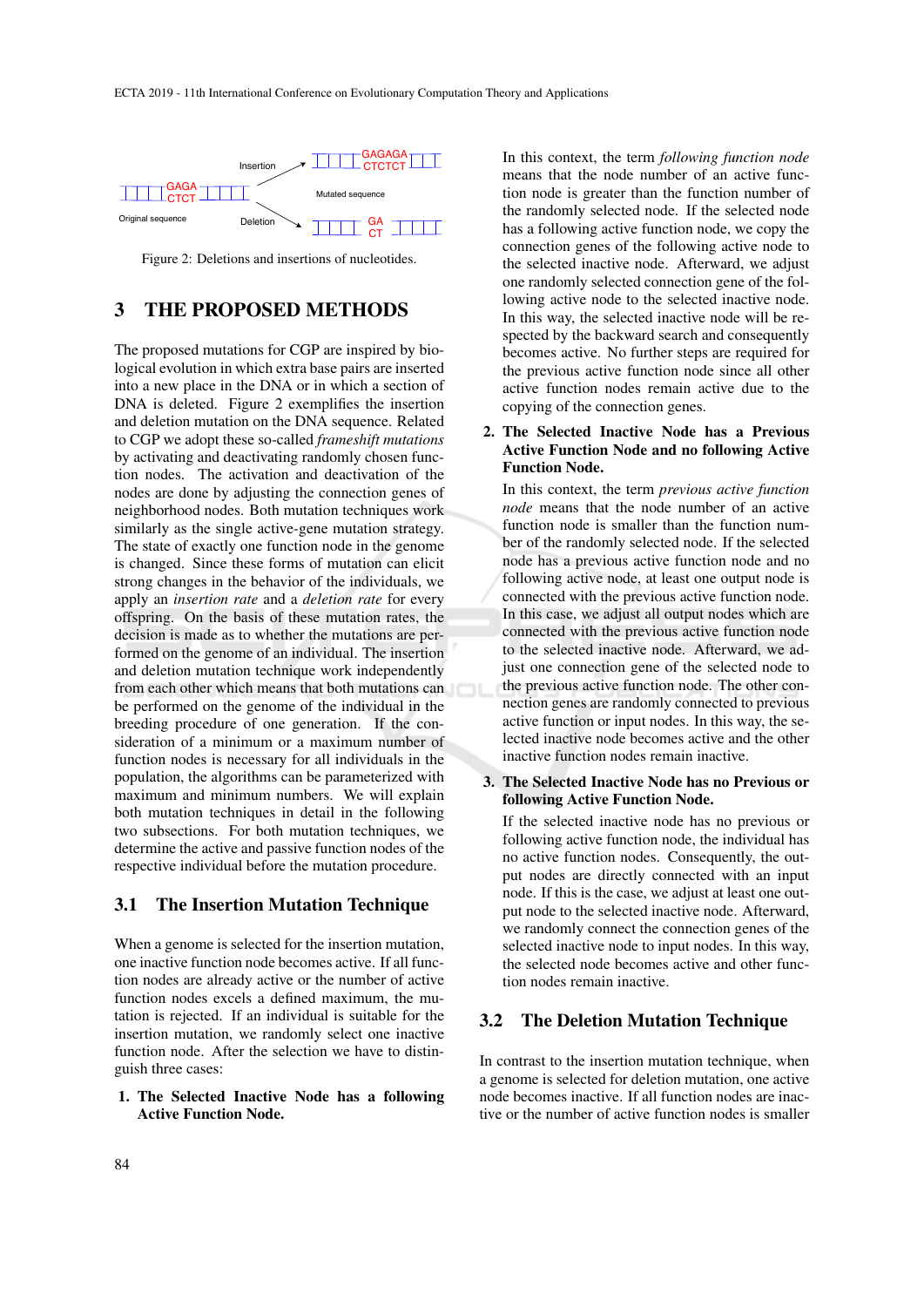

Figure 3: The proposed insertion mutation technique.



Figure 4: The proposed deletion mutation technique.

than a defined minimum, the mutation is rejected. If an individual is suitable for the deletion mutation, we select the first active function node of the individual.

The deletion mutation procedure is then done by performing the following steps:

#### a. Adjust the Connection Genes of All following Active Function Nodes.

The connection genes of all following active function nodes which are connected with the selected active function node are randomly adjusted to other active function or input nodes.

#### b. Adjust the Outputs Nodes.

All output nodes which are connected with the selected active function nodes are randomly adjusted to other active function or input nodes.

After performing the adjustment of connection genes and output nodes, the selected active function node becomes inactive.

Figure 3 exemplifies the insertion technique. As

visible, one inactive node is selected for activation. The connection genes in the genotype are adjusted to activate the selection function node in the phenotype. In contrast, Figure 4 illustrates an example of a deletion mutation in one active node becomes inactive by adjusting the respective connection genes. In both figures, the genotype is grouped into a number of genes which represent the function and output nodes. Moreover, active function nodes are highlighted in solid boxes and inactive nodes are shown in dashed boxes. The selected active or inactive nodes are highlighted in red.

## 4 EXPERIMENTS

## 4.1 Experimental Setup

We performed experiments with boolean function problems. To evaluate the search performance of the insertion and deletion mutation techniques, we measured the number of fitness evaluations until the CGP algorithm terminated (*evaluations-to-termination*). In addition to the mean values of the measurements, we calculated the standard deviation (SD) and the standard error of the mean (SEM). We also calculated the median and the first and second quartile. We performed 100 independent runs with different random seeds. We used the well known  $(1 + 4)$ -CGP algorithm for all experiments. Moreover, we used the standard CGP point mutation operator in combination with the insertion and deletion mutations. We used minimizing fitness functions in all experiments which are explained in the respective subsection. To classify the significance of our results, we used the Mann-Whitney-U-Test. The mean values are denoted  $a^{\dagger}$  if the *p*-value is less than the significance level 0.05 and  $a^{\ddagger}$  if the *p*-value is less than the significance level 0.01 compared to the use of the point mutation as the sole genetic operator.

## 4.2 Search Performance Evaluation

To evaluate the search performance of the insertion and deletion mutation techniques, we chose the five Even-Parity problems with  $n = 3, 4, 5, 6$  and 7 boolean inputs. The goal was to find a program that produces the value of the boolean even parity depending on the *n* independent inputs. The fitness was represented by the number of fitness cases for which the candidate solution failed to generate the correct value of the even parity function.

Since former work by White et al. (2013) outlined that this problem type was excessively used and inves-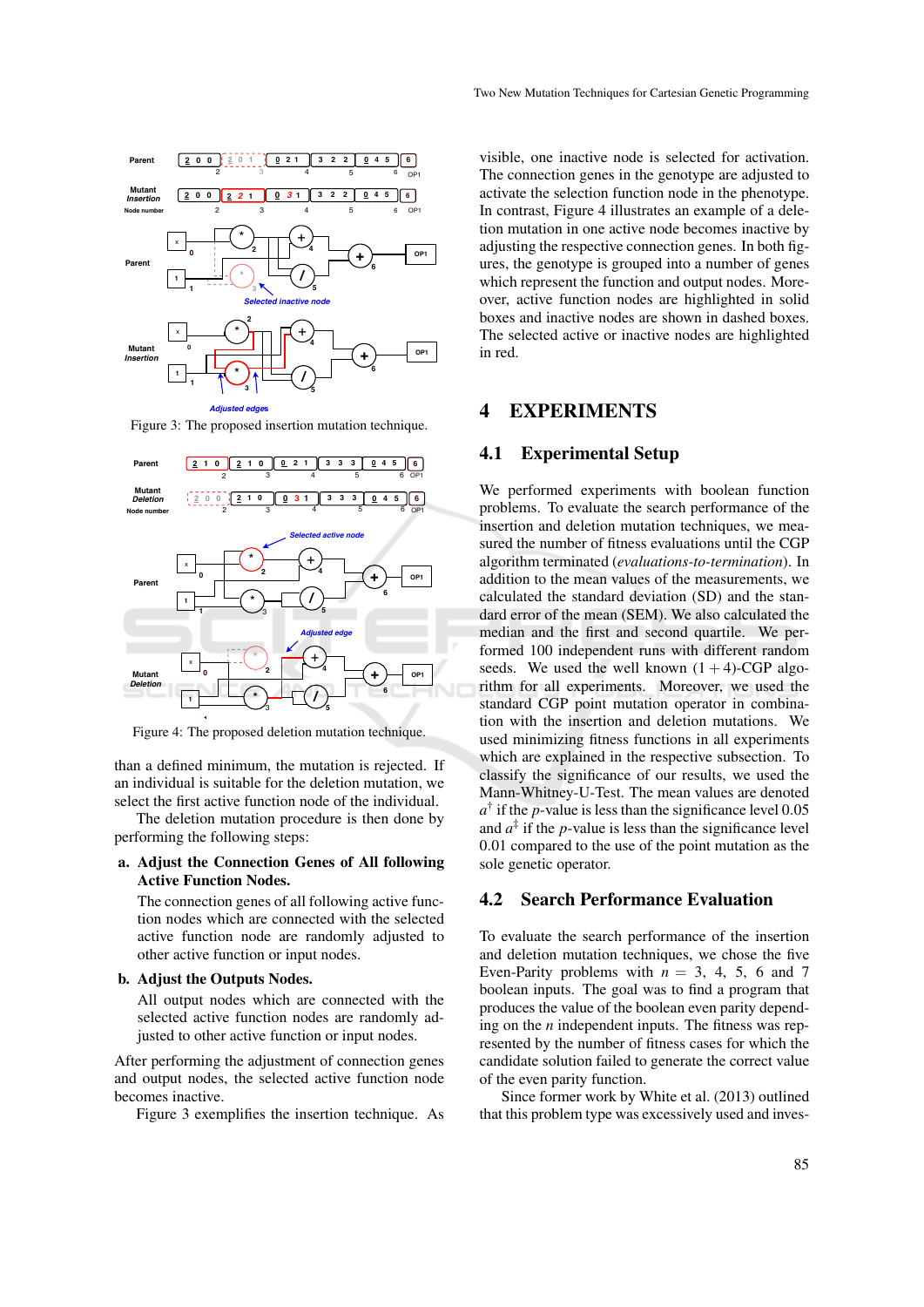| <b>Problem</b>        | <b>Number</b> | <b>Number</b> |
|-----------------------|---------------|---------------|
|                       | of Inputs     | of Outputs    |
| Parity-3              | 3             |               |
| Parity-4              |               |               |
| Parity-5              |               |               |
| Parity-6              | 6             |               |
| Parity-7              |               |               |
| Adder 1-Bit           | 3             | 2             |
| Adder 2-Bit           | 5             | 3             |
| Adder 3-Bit           |               | 4             |
| Multiplier 2-Bit      |               | 4             |
| Mulitplier 3-Bit      | 6             | 6             |
| Demultiplexer 3:8-Bit | 3             | 8             |
| Comparator 4x1-Bit    |               | 18            |

Table 1: Boolean function problems for the search performance evaluation.

|  | Table 2: Configuration of the $1+4$ -CGP algorithm. |  |  |  |
|--|-----------------------------------------------------|--|--|--|
|--|-----------------------------------------------------|--|--|--|

| Property            | Value              |
|---------------------|--------------------|
| μ                   |                    |
|                     |                    |
| Number of nodes     | 1 OC               |
| Maximum generations | 20000000           |
| Function set        | AND, OR, NAND, NOR |
| Point mutation rate |                    |

Table 3: Insertion and deletion rates for the  $(1+4)$ -CGP-ID algorithm.

| Problem               | <b>Point mutation</b>       | <b>Insertion</b>        | <b>Deletion</b>         |
|-----------------------|-----------------------------|-------------------------|-------------------------|
|                       | rate $\lceil \% \rceil$     | rate $\lceil \% \rceil$ | rate $\lceil \% \rceil$ |
| Parity-3              | 2,5                         | 40                      | 25                      |
| Parity-4              | 1,5                         | 7,5                     |                         |
| Parity-5              |                             | 8                       | 2                       |
| Parity-6              |                             | 6                       | 4                       |
| Parity-7              |                             | 6                       | 3                       |
| Adder 1-Bit           | $\mathcal{D}_{\mathcal{A}}$ | 5                       | 5                       |
| Adder 2-Bit           |                             | 10                      | 10                      |
| Adder 3-Bit           |                             | 5                       | 5                       |
| Multiplier 2-Bit      | 2                           | 5                       | 5                       |
| Multiplier 3-Bit      |                             | 6                       | 3                       |
| Demultiplexer 3:8-Bit | $\mathcal{D}$               | 10                      | 10                      |
| Comparator $4x1-Bit$  |                             |                         | 5                       |

tigated in the past, we also evaluated multiple output problems as the digital adder, multiplier, and demultiplexer. These types of problems differ markedly from the parity problems, and the 3-Bit digital multiplier has been proposed as a suitable alternative. As a result, we receive a diverse set of problems in this problem domain. The set of benchmark problems with the corresponding number of inputs and outputs is shown in Table 1. To evaluate the fitness of the individuals on the multiple output problems, we defined the fitness value of an individual as the number of different bits to the corresponding truth table. In order to find performant configurations for the insertion and deletion mutation rates, we used automated parameter tuning. The evolved configurations are shown in Table 3.

86

We compared the  $(1 + 4)$ -CGP algorithm to our modified  $(1+4)$ -CGP algorithm equipped with the insertion and deletion mutation techniques. Our modified  $(1 + 4)$ -CGP is denoted as  $(1 + 4)$ -CGP-ID. The number of function nodes was set to 100 for all tested problems. Following conventional wisdom for CGP, we use a point mutation rate of 4% for the traditional  $(1 + 4)$ -CGP algorithm. The algorithm configuration of the  $(1+4)$ -CGP algorithm is shown in Table 2. We performed the runtime measurement on a computer with a Intel(R) Core(TM) i7 CPU 930 with 2.80 GHz and 24 GB of RAM.

Table 4 presents the results of our search performance evaluation which shows a reduced number of generations until the termination criterion triggers for the  $(1+4)$ -CGP-ID algorithm. The results also show that when the  $(1 + 4)$ -CGP-ID is used on more complex boolean function problems, the mean runtime of the algorithm is also clearly reduced. Figure 5 provides boxplots for all tested problems of the search performance evaluation.

### 4.3 Comparison to EGGP

We compared three advanced CGP algorithms to a recently introduced method for evolving graphs called Evolving Graphs by Graph Programming (EGGP). EGGP has been introduced by Atkinson et al. (2018). In their experiments, Atkinson et al. compared EGGP to standard CGP and showed that EGGP performs significantly better on the majority of the tested boolean function problems. Consequently, we chose EGGP as the baseline for our algorithm comparison. Furthermore, since we evaluated the same set of boolean function problems as Atkinson et al. we directly compared the results of our experiments with the results in Atkinson et al. For our algorithm comparison, we chose the  $(1 + 4)$ -CGP-ID algorithm and also compared EGGP to a  $(2 + 2)$ -CGP algorithm with  $\mu = 2$  and  $\lambda = 2$ . The  $(2 + 2)$ -CGP algorithm was equipped with the subgraph crossover technique Kalkreuth et al. (2017). Moreover, we evaluated the  $(2+2)$ -CGP algorithm with and without the use of the insertion and deletion technique. In the presented results, the  $(2 + 2)$ -CGP equipped with insertion and deletion mutation is denoted as  $(2 + 2)$ -CGP-ID. We evaluated important parameters like the crossover and mutation rates empirically. Moreover, we empirically tuned the parameters  $\mu$  and  $\lambda$  and found that a configuration of  $\mu = \lambda = 2$  performs best on our benchmark problems. The parameter settings for the crossover and mutation rates of the  $(2 + 2)$ -CGP and  $(2+2)$ -CGP-ID algorithm are shown in Table 5. We measured the number of fitness evalua-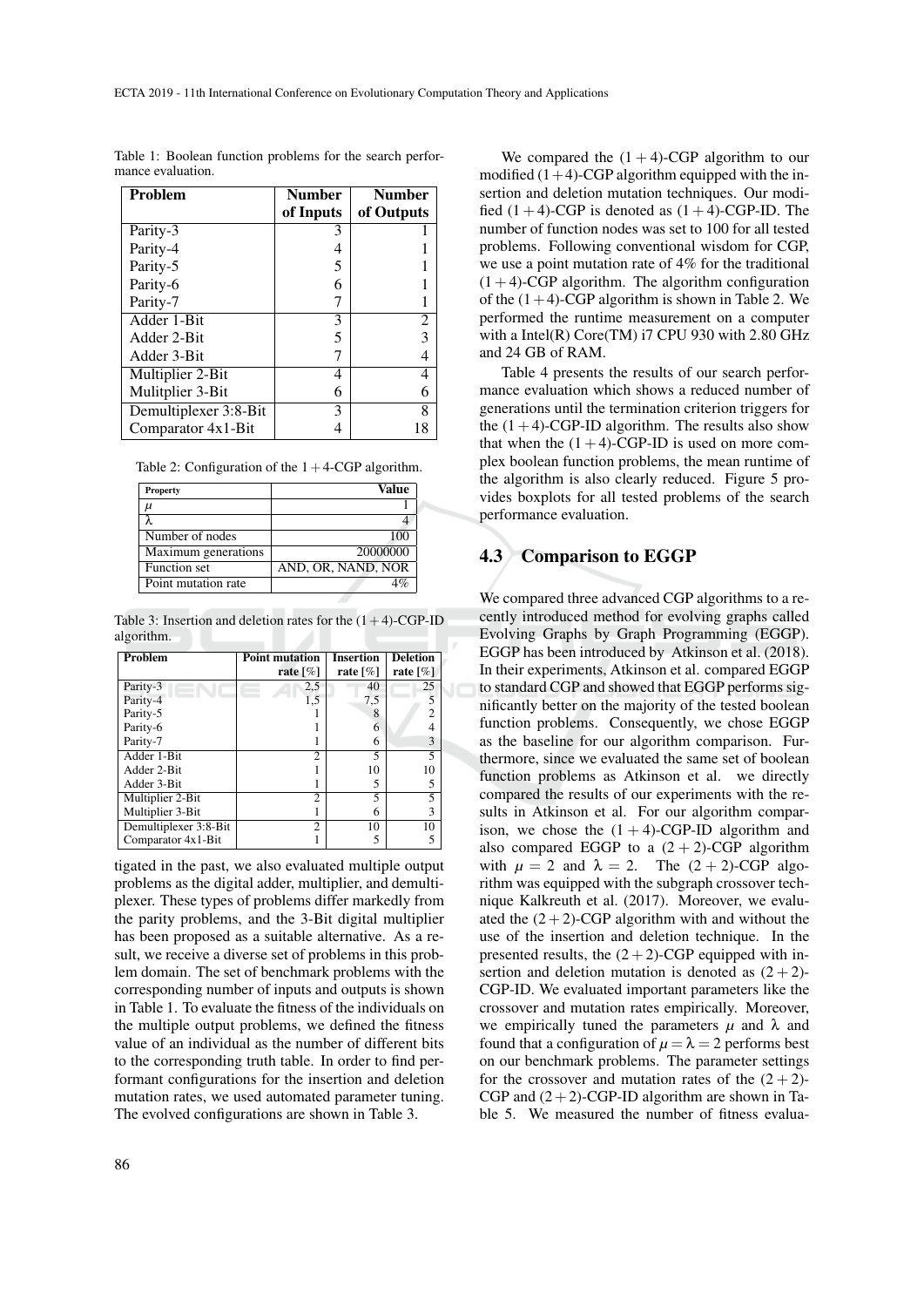

Figure 5: Boxplots for the results of the search performance evaluation.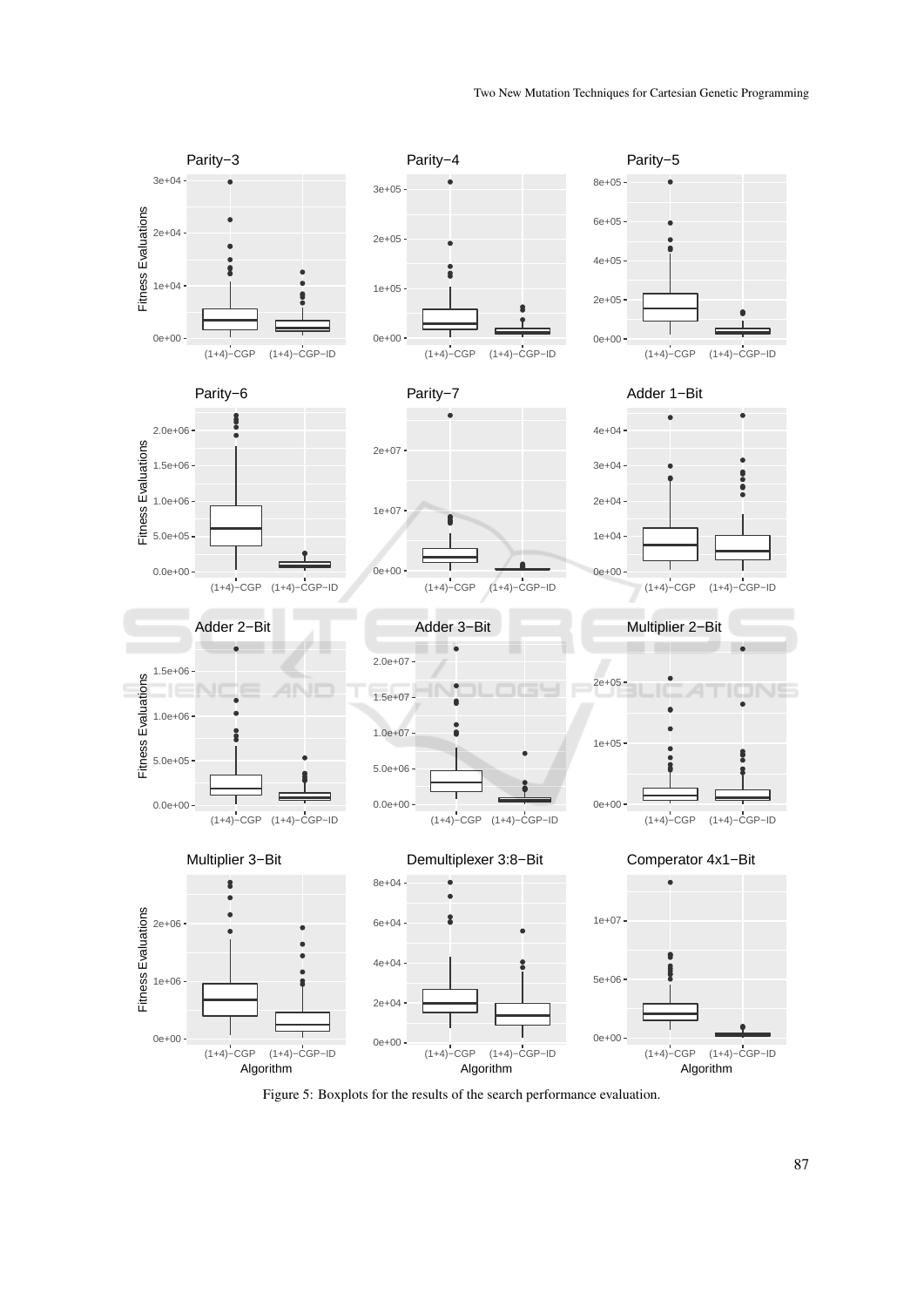| Problem               | Algorithm       | Mean                      | SD      | <b>SEM</b>            | 1Q      | Median  | 30      | Mean             |
|-----------------------|-----------------|---------------------------|---------|-----------------------|---------|---------|---------|------------------|
|                       |                 | <b>Fitness Evaluation</b> |         |                       |         |         |         | Runtime          |
| Parity-3              | $(1+4)$ -CGP    | 4917                      | 4926    | $\pm 493$             | 1695    | 3412    | 5598    | 0.20 s           |
|                       | $(1+4)$ -CGP-ID | $2700^{\ddagger}$         | 2173    | $\pm 217$             | 1370    | 1928    | 3358    | 0.17 s           |
| Parity-4              | $(1+4)$ -CGP    | 43895                     | 43013   | $\overline{\pm 4301}$ | 18125   | 29398   | 57968   | 1.78 s           |
|                       | $(1+4)$ -CGP-ID | $14381^{\ddagger}$        | 9905    | $+991$                | 8948    | 11928   | 19948   | 1.04 s           |
| Parity-5              | $(1+4)$ -CGP    | 194727                    | 148386  | ±14839                | 83304   | 168996  | 249993  | $\sqrt{12.47}$ s |
|                       | $(1+4)$ -CGP-ID | $45349^{\ddagger}$        | 28257   | $\pm 2826$            | 25735   | 34622   | 53923   | 6.99 s           |
| Parity-6              | $(1+4)$ -CGP    | 746627                    | 512510  | $\pm 51250$           | 371794  | 617932  | 937638  | 112.35 s         |
|                       | $(1+4)$ -CGP-ID | $105331^{\frac{1}{4}}$    | 52171   | $+5217$               | 65445   | 92466   | 139067  | 38.22 s          |
| Parity-7              | $(1+4)$ -CGP    | 3074853                   | 3146951 | $\pm$ 314695          | 1341520 | 2231156 | 3696237 | 976.68 s         |
|                       | $(1+4)$ -CGP-ID | $283856^{\frac{1}{4}}$    | 177515  | $\pm 17751$           | 177610  | 238426  | 325776  | 181.09 s         |
| Adder 1-Bit           | $(1+4)$ -CGP    | 9364                      | 8002    | $\pm 800$             | 3183    | 7550    | 12413   | 0.23 s           |
|                       | $(1+4)$ -CGP-ID | $8080^{\frac{1}{1}}$      | 7360    | $\pm 736$             | 3448    | 5876    | 10254   | $0.23$ s         |
| Adder 2-Bit           | $(1+4)$ -CGP    | 274734                    | 262394  | ±26239                | 113622  | 188212  | 341853  | 4.98 s           |
|                       | $(1+4)$ -CGP-ID | $113744^{\ddagger}$       | 88022   | $\pm 8802$            | 56379   | 84258   | 140745  | 3.53 s           |
| Adder 3-Bit           | $(1+4)$ -CGP    | 4068492                   | 3567764 | $\pm 356776$          | 1802712 | 3092538 | 4745253 | 90.93 s          |
|                       | $(1+4)$ -CGP-ID | $846075^{\frac{1}{4}}$    | 885420  | $\pm 88542$           | 373149  | 584198  | 979748  | 36.39 s          |
| Multiplier 2-Bit      | $(1+4)$ -CGP    | 24645                     | 33364   | $\pm$ 3336            | 6499    | 14108   | 26148   | 0.48 s           |
|                       | $(1+4)$ -CGP-ID | $21539^{\ddagger}$        | 33170   | $\pm 3317$            | 6372    | 10196   | 23753   | 0.47 s           |
| Multiplier 3-Bit      | $(1+4)$ -CGP    | 757523                    | 522412  | $\pm 52241$           | 402333  | 685390  | 958647  | 14.60 s          |
|                       | $(1+4)$ -CGP-ID | $354118^{\ddagger}$       | 337590  | $\pm 33759$           | 142446  | 250396  | 465565  | 9.49s            |
| Demultiplexer 3:8-Bit | $(1+4)$ -CGP    | 23432                     | 13546   | ±1355                 | 15258   | 199918  | 26750   | 0.60 s           |
|                       | $(1+4)$ -CGP-ID | $15523^{\ddagger}$        | 8994    | $\pm 899$             | 8954    | 13704   | 19657   | 0.53 s           |
| Comparator 4x1-Bit    | $(1+4)-CGP$     | 2628085                   | 1848923 | $\pm 184892$          | 1528983 | 2056080 | 2918599 | 91.06 s          |
|                       | $(1+4)$ -CGP-ID | $338019^{\ddagger}$       | 208523  | $\pm 20852$           | 180908  | 272924  | 461282  | 14.65 s          |

Table 4: Results of the search performance evaluation.

Table 5: Parametrization of the  $(2 + 2)$ -CGP and  $(2 + 2)$ -CGP-ID algorithms using subgraph crossover.

| <b>Problem</b>     | Algorithm       | <b>Crossover</b> | Point mut.     | <b>Insertion</b> | <b>Deletion</b> |
|--------------------|-----------------|------------------|----------------|------------------|-----------------|
|                    |                 | rate $[\%]$      | rate $[\%]$    | rate $[\%]$      | rate [%]        |
| Parity-3           | $(2+2)$ -CGP    | 50               | 4              |                  |                 |
|                    | $(2+2)$ -CGP-ID | 75               |                | 10               | 10              |
| Parity-4           | $(2+2)$ -CGP    | 75               | $\overline{4}$ |                  |                 |
|                    | $(2+2)$ -CGP-ID | 75               | $\overline{c}$ | 20               | 20              |
| Parity-5           | $(2+2)$ -CGP    | 75               | 4              |                  |                 |
|                    | $(2+2)$ -CGP-ID | 75               |                | 8                | $\overline{2}$  |
| Parity-6           | $(2+2)$ -CGP    | 75               | 4              |                  |                 |
|                    | $(2+2)$ -CGP-ID | 50               | 1              | 6                | 3               |
| Parity-7           | $(2+2)$ -CGP    | 50               | 4              |                  |                 |
|                    | $(2+2)$ -CGP-ID | 50               | 1              | 6                | 3               |
| Adder 1-Bit        | $(2+2)$ -CGP    | 25               | 4              |                  |                 |
|                    | $(2+2)$ -CGP-ID | 50               | $\overline{2}$ | 7,5              | 7.5             |
| Adder 2-Bit        | $(2+2)$ -CGP    | 25               | 4              |                  |                 |
|                    | $(2+2)$ -CGP-ID | 50               | 1              | 10               | 10              |
| Adder 3-Bit        | $(2+2)$ -CGP    | 25               | 4              |                  |                 |
|                    | $(2+2)$ -CGP-ID | 50               | 1              | 10               | 5               |
| Multiplier 2-Bit   | $(2+2)$ -CGP    | 25               | 4              |                  |                 |
|                    | $(2+2)$ -CGP-ID | 50               | $\overline{c}$ | 5                | 5               |
|                    | $(2+2)$ -CGP    | 50               | $\overline{4}$ | ٠                |                 |
| Multiplier 3-Bit   | $(2+2)$ -CGP-ID | 50               | 1              | 6                | 3               |
| Demultipl. 3:8-Bit | $(2+2)$ -CGP    | 25               | 4              |                  |                 |
|                    | $(2+2)$ -CGP-ID | 75               | $\overline{c}$ | 10               | 10              |
| Comparator 4x1-Bit | $(2+2)$ -CGP    | 25               | 4              |                  |                 |
|                    | $(2+2)$ -CGP-ID | 75               | 1              | 5                | 5               |

tions until a correct solution was found, similar to our search performance evaluation. In order to compare our results directly, we utilized the same evaluation method as Atkinson et al. by calculating the median value, the median absolute deviation (MAD) and the interquartile range (IQR).

Table 6 shows the results of the algorithm comparison for all tested boolean function problems. It is visible that the median values of the  $(2 + 2)$ -CGP-ID and EGGP are on the same level. Moreover, it is also visible that we achieved a lower median value of fitness evaluations for the  $(2+2)$ -CGP-ID algorithm on some of the tested problems. Please note that the results for EGGP have been directly taken from the work of Atkinson et al.

## 4.4 Fitness Range Analysis

In order to investigate the effects of the insertion and deletion mutation techniques, we measured the range of the fitness values for the individuals in the population. For the measurement, we defined a budget of 1000 generations for each problem and algorithm. We measured the range of fitness values in each generation. At the end of each run, we averaged the measured range values. Furthermore, we performed 100 runs for each algorithm and problem and averaged the mean values of each run. With the intention to ensure generalization in our analysis the  $(1+4)$ -CGP-ID algorithm was parameterized with a point mutation rate of 1% and both the insertion and deletion mutation have been parameterized with a rate of 5%.

Table 7 shows the results of the fitness range analysis for all tested boolean function problems. As visible the range of the fitness values of the  $(1+4)$ -CGP-ID is much smaller compared to the  $(1 + 4)$ -CGP. Please note, that we used a minimizing fitness function for our experiments.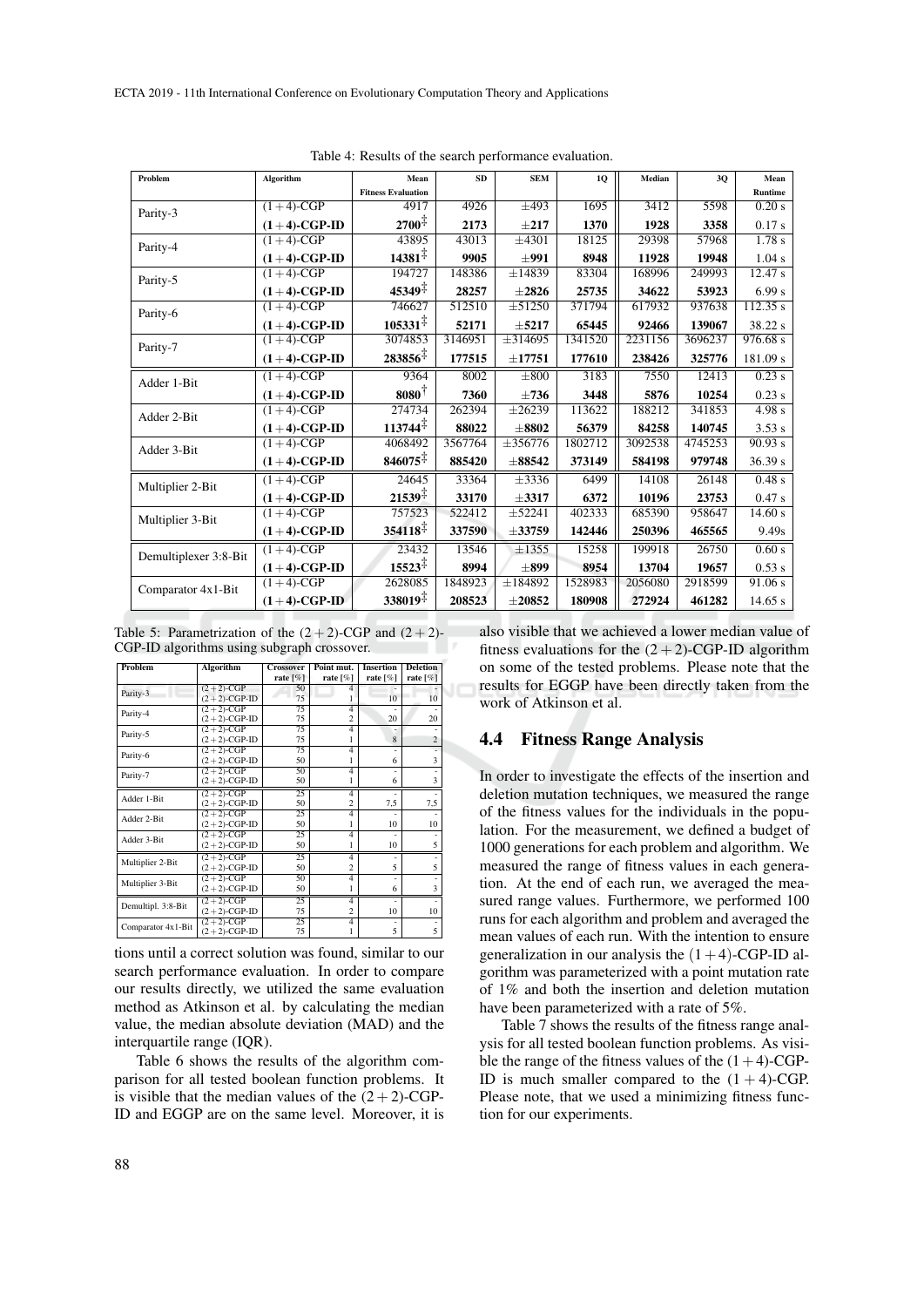| Problem               | <b>Algorithm</b>                | Median            | MAD              | <b>IQR</b>        |  |
|-----------------------|---------------------------------|-------------------|------------------|-------------------|--|
| Parity-3              | $(1+4)$ -CGP-ID                 | 1928              | 1578             | 2052              |  |
|                       | $(2+2)$ -CGP                    | 2778              | 2986             | 4564              |  |
|                       | $(2+2)$ -CGP-ID                 | 2203              | 1318             | 2098              |  |
|                       | <b>EGGP</b>                     | 2755              | 1558             | 4836              |  |
| Parity-4              | $(1+4)$ -CGP-ID                 | 11920             | 6876             | 11061             |  |
|                       | $(2+2)$ -CGP                    | 14723             | 12391            | 16432             |  |
|                       | $(2+2)$ -CGP-ID                 | 10701             | 5333             | 8711              |  |
|                       | <b>EGGP</b>                     | 13920             | 5803             | 11629             |  |
| Parity-5              | $(1+4)$ -CGP-ID                 | 34622             | 21174            | 28572             |  |
|                       | $(2+2)$ -CGP                    | 128807            | 83201            | 105579            |  |
|                       | $(2+2)$ -CGP-ID                 | 27821             | 14715            | 25519             |  |
|                       | <b>EGGP</b>                     | 34368             | 15190            | 30054             |  |
| Parity-6              | $(1+4)$ -CGP-ID                 | 92466             | 42247            | 74034             |  |
|                       | $(2+2)$ -CGP                    | 534039            | 505962           | 721456            |  |
|                       | $(2+2)$ -CGP-ID                 | 69742             | 31376            | 46839             |  |
|                       | <b>EGGP</b>                     | 83053             | 33273            | 66611             |  |
| Parity-7              | $(1+4)$ -CGP-ID                 | 238426            | 123789           | 149330            |  |
|                       | $(2+2)$ -CGP<br>$(2+2)$ -CGP-ID | 1966944<br>172182 | 1558881<br>72077 | 2039929<br>114928 |  |
|                       | <b>EGGP</b>                     | 197575            | 61405            | 131215            |  |
|                       |                                 |                   |                  |                   |  |
| Adder 1-Bit           | $(1+4)$ -CGP-ID                 | 5876              | 5157             | 6906              |  |
|                       | $(2+2)$ -CGP                    | 8950              | 8951             | 11131             |  |
|                       | $(2+2)$ -CGP-ID<br><b>EGGP</b>  | 4838<br>5723      | 3864<br>3020     | 6377<br>7123      |  |
|                       |                                 |                   |                  |                   |  |
| Adder 2-Bit           | $(1+4)$ -CGP-ID<br>$(2+2)$ -CGP | 84258<br>191683   | 64105<br>146445  | 85338<br>212833   |  |
|                       | $(2+2)$ -CGP-ID                 | 60568             | 40591            | 55450             |  |
|                       | <b>EGGP</b>                     | 74633             | 32863            | 66018             |  |
|                       | $(1+4)$ -CGP-ID                 | 584198            | 549282           | 640965            |  |
| Adder 3-Bit           | $(2+2)$ -CGP                    | 2991999           | 2379680          | 3438321           |  |
|                       | $(2+2)$ -CGP-ID                 | 378685            | 259886           | 381805            |  |
|                       | <b>EGGP</b>                     | 275180            | 114838           | 298250            |  |
|                       | $(1+4)$ -CGP-ID                 | 10196             | 17576            | 17543             |  |
| Multiplier 2-Bit      | $(2+2)$ -CGP                    | 17704             | 20544            | 19383             |  |
|                       | $(2+2)$ -CGP-ID                 | 7787              | 10345            | 10164             |  |
|                       | <b>EGGP</b>                     | 14118             | 5553             | 12955             |  |
|                       | $(1+4)$ -CGP-ID                 | 250396            | 236555           | 343552            |  |
| Multiplier 3-Bit      | $(2+2)$ -CGP                    | 1024142           | 777862           | 993072            |  |
|                       | $(2+2)$ -CGP-ID                 | 166686            | 118461           | 196298            |  |
|                       | <b>EGGP</b>                     | 1241880           | 437210           | 829223            |  |
|                       | $(1+4)$ -CGP-ID                 | 13704             | 6736             | 10797             |  |
| Demultiplexer 3:8-Bit | $(2+2)$ -CGP                    | 21047             | 9443             | 15538             |  |
|                       | $(2+2)$ -CGP-ID                 | 9978              | 6394             | 9554              |  |
|                       | <b>EGGP</b>                     | 16763             | 4710             | 9210              |  |
|                       | $(1+4)$ -CGP-ID                 | 272924            | 172932           | 290674            |  |
| Comparator 4x1-Bit    | $(2+2)$ -CGP                    | 3207723           | 1788937          | 3045088           |  |
|                       | $(2+2)$ -CGP-ID                 | 217799            | 122378           | 182878            |  |
|                       | <b>EGGP</b>                     | 262660            | 84248            | 174185            |  |
|                       |                                 |                   |                  |                   |  |

Table 6: Results of the algorithm comparison.

# 4.5 Active Function Node Range Analysis

With the intention to measure the exploration with and without our proposed mutation in phenotype space, we analyzed the range of the active function nodes. We measured the number of active function nodes of the best individual in each generation and calculated the range at the end of each run. The best individual has a high fitness value and we assume that the exploration of phenotypes which have a high fitness values is important in order to find the global optimum. We performed 100 runs for each algorithm and allowed a budget of 10000 fitness evaluations. Afterward, we performed the statistical evaluation on the range values for the  $(1+4)$ -CGP and  $(1+4)$ -CGP-ID algorithm.

Table 8 shows the results of the function node range analysis for all tested boolean function problems. It is clearly seen that the range of active function nodes of the  $(1+4)$ -CGP-ID is greater compared to the  $(1+4)$ -CGP for the majority of our tested problems.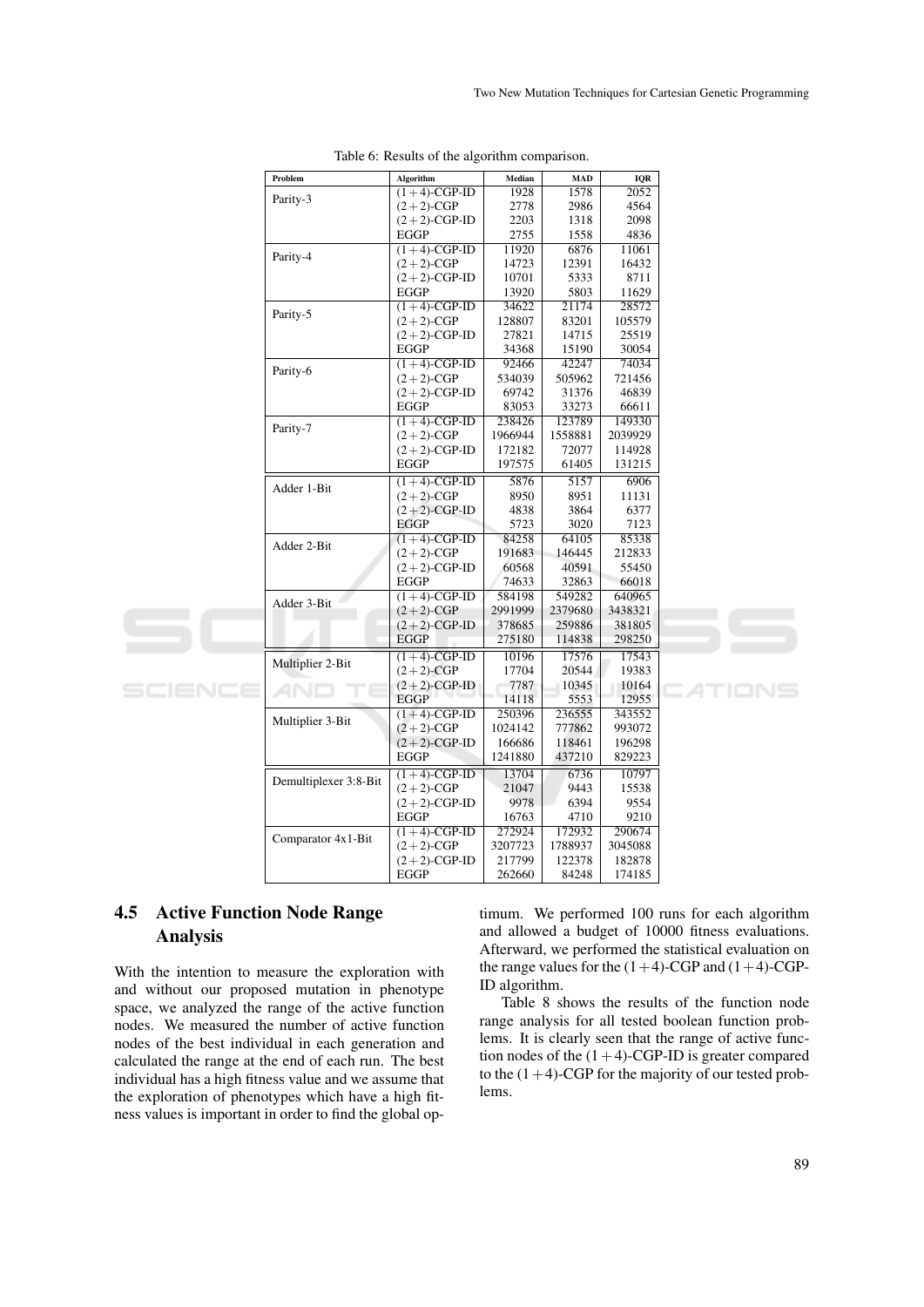| Problem               | Algorithm       | Mean                 | <b>SD</b> | <b>SEM</b>  | 1Q    | Median | 3Q    |
|-----------------------|-----------------|----------------------|-----------|-------------|-------|--------|-------|
|                       |                 | <b>Fitness Range</b> |           |             |       |        |       |
| Parity-3              | $(1+4)$ -CGP    | 2,40                 | 0,43      | $\pm 0.04$  | 2,06  | 2,41   | 2,74  |
|                       | $(1+4)$ -CGP-ID | 1,50                 | 0, 29     | $\pm 0.029$ | 1,27  | 1,45   | 1,71  |
| Parity-4              | $(1+4)$ -CGP    | 3.59                 | 0.99      | $\pm 0.09$  | 2,89  | 3,62   | 4,13  |
|                       | $(1+4)$ -CGP-ID | 2,17                 | 0,64      | $\pm 0.06$  | 1,75  | 2,08   | 2,67  |
| Parity-5              | $(1+4)$ -CGP    | 3,88                 | 1,16      | $\pm 0.11$  | 3,06  | 3,74   | 4,54  |
|                       | $(1+4)$ -CGP-ID | 2,50                 | 0,81      | $\pm 0.08$  | 1,98  | 2,45   | 3,06  |
| Parity-6              | $(1+4)$ -CGP    | 4,11                 | 1,60      | $\pm 0.16$  | 2,91  | 3,81   | 5,25  |
|                       | $(1+4)$ -CGP-ID | 2,90                 | 1,41      | $\pm 0, 14$ | 2,03  | 2,60   | 3,45  |
| Parity-7              | $(1+4)$ -CGP    | 3,80                 | 1,63      | $\pm 0.16$  | 2,63  | 3,59   | 4,7   |
|                       | $(1+4)$ -CGP-ID | 2,68                 | 1,54      | $\pm 0.15$  | 1,62  | 2,43   | 3,53  |
| Adder 1-Bit           | $(1+4)$ -CGP    | 4,83                 | 0.59      | $\pm 0.05$  | 4,46  | 4,87   | 5,25  |
|                       | $(1+4)$ -CGP-ID | 2,61                 | 0,46      | $\pm 0.04$  | 2,34  | 2,62   | 2,94  |
| Adder 2-Bit           | $(1+4)$ -CGP    | 16,50                | 2,40      | $\pm 0.24$  | 14,53 | 16,67  | 17,86 |
|                       | $(1+4)$ -CGP-ID | 8,69                 | 1,64      | $\pm 0.16$  | 7,53  | 8,55   | 9,85  |
| Adder 3-Bit           | $(1+4)$ -CGP    | 55,85                | 7,70      | $\pm 0.77$  | 50    | 55,97  | 61,29 |
|                       | $(1+4)$ -CGP-ID | 29,66                | 5,82      | $\pm 0,58$  | 25,57 | 29,52  | 33,81 |
|                       | $(1+4)$ -CGP    | 13,48                | 1,52      | $\pm 0.15$  | 12,40 | 13,35  | 14,41 |
| Multiplier 2-Bit      | $(1+4)$ -CGP-ID | 6,73                 | 0.98      | $\pm 0.09$  | 6,11  | 6,75   | 7,33  |
|                       | $(1+4)$ -CGP    | 61,48                | 5,48      | $\pm 0.55$  | 58,11 | 61,25  | 64,50 |
| Multiplier 3-Bit      | $(1+4)$ -CGP-ID | 28,47                | 3,22      | $\pm 0,32$  | 26,26 | 28,41  | 30,50 |
|                       | $(1+4)$ -CGP    | 11,07                | 0,96      | $\pm 0.10$  | 10,42 | 10,93  | 11,53 |
| Demultiplexer 3:8-Bit | $(1+4)$ -CGP-ID | 5,13                 | 0,62      | $\pm 0.06$  | 4,69  | 5,06   | 5,49  |
|                       | $(1+4)$ -CGP    | 30,38                | 2,22      | $\pm$ 0.22  | 29,01 | 30,21  | 31,96 |
| Comparator 4x1-Bit    | $(1+4)$ -CGP-ID | 16,75                | 1,65      | $\pm 0, 16$ | 15,65 | 16,59  | 17,79 |

Table 7: Results of the fitness range analysis.

## 5 DISCUSSION

The primary concern of our experiments was to find significant contributions of the insertion and deletion mutation technique to the search performance of CGP. The results of our experiments showed beneficial effects on a diverse set of boolean function problems. One point which should be discussed is the runtime measurement of our experiments. On one hand, we observed a reduced amount of fitness evaluations when the insertion and deletion mutation techniques were in use for all tested problems. Our runtime measurement revealed that the beneficial effects were only significant when the complexity of the problem is high or when an expensive fitness function is used. Moreover, the use of the insertion and deletion mutation techniques obviously needs a certain amount of computational time. However, it is clearly visible that the use of our proposed mutations showed good runtime results on the more complex boolean function problems such as the Parity-7, Adder 3-Bit, and Multiplier 3-Bit problems. We have to report that we performed our experiments with a naive Java implementation of both mutation techniques. A more efficient implementation is left for future work.

Our experiments also addressed the question in which way the insertion and deletion mutation techniques improve the search performance of CGP. Our experiments showed that the sole use of the standard CGP point mutation leads to a wide range of fitness values. However, when our proposed mutations are in use, the range of the fitness values is smaller. In the first place, our results indicate that the sole use of the point mutation operator is comparatively more disruptive and can influence the search performance in a negative way. Moreover, our experiment showed that the breeding of new individuals is comparatively less disruptive when our proposed mutations are in use.

Another part of our experiments was devoted to a range analysis of the active function node of the best individual in the population. The results of this experiment indicate that our proposed mutations can lead to more exploration of the phenotype space. Furthermore, since the best individual is of high fitness, we assume that the discovery of phenotypes with a high fitness value is an imporant aspect for the search performance of the CGP algorithm. However, for more meaningful statements, more detailed analyzes have to be performed in future work. Our comparison with EGGP showed that the use of our proposed mutations in combination with the subgraph crossover indicate that these advanced techniques are beneficial for the use of CGP. Furthermore, on some of our tested problems, we achieved a lower median value for the  $(2+2)$ -CGP-ID algorithm when compared to EGGP. However, for more significant and meaningful statements about the current state of EGGP and CGP,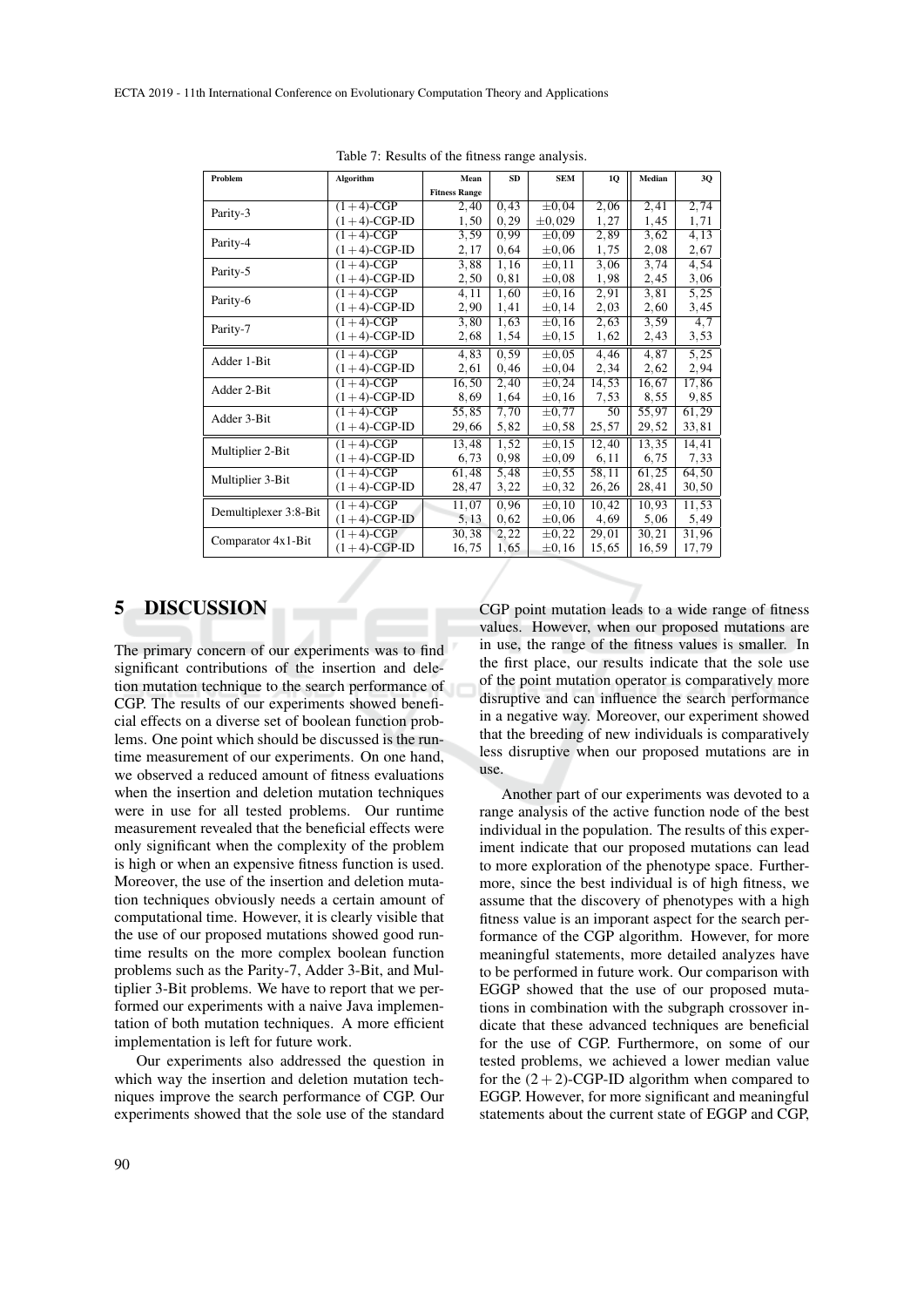| Problem               | Algorithm       | <b>Mean Active</b>         | <b>SD</b> | <b>SEM</b> | 10    | Median          | 3Q              |
|-----------------------|-----------------|----------------------------|-----------|------------|-------|-----------------|-----------------|
|                       |                 | <b>Function Node Range</b> |           |            |       |                 |                 |
| Parity-3              | $(1+4)$ -CGP    | 33,33                      | 4,54      | 0,45       | 31    | 33              | 35              |
|                       | $(1+4)$ -CGP-ID | 38,31                      | 7,82      | 0,78       | 34    | 39              | 43              |
| Parity-4              | $(1+4)$ -CGP    | 36,18                      | 3,97      | 0.39       | 33,75 | 36              | 39              |
|                       | $(1+4)$ -CGP-ID | 50,8                       | 6,04      | 0,60       | 47    | 51              | 55              |
| Parity-5              | $(1+4)$ -CGP    | 35,02                      | 4,13      | 0,41       | 32,75 | 34,75           | $\overline{37}$ |
|                       | $(1+4)$ -CGP-ID | 58,81                      | 5,17      | 0, 52      | 56    | 59              | 62              |
| Parity-6              | $(1+4)$ -CGP    | 35,18                      | 4,52      | 0,45       | 32    | $\overline{34}$ | 37, 25          |
|                       | $(1+4)$ -CGP-ID | 52,21                      | 6,73      | 0,63       | 47    | 53,5            | 57              |
| Parity-7              | $(1+4)$ -CGP    | 35,21                      | 4,27      | 0,43       | 33    | 35              | 38              |
|                       | $(1+4)$ -CGP-ID | 51,83                      | 6,80      | 0,68       | 48    | 51              | 56,25           |
| Adder 1-Bit           | $(1+4)-CGP$     | 38,73                      | 5.67      | 0.56       | 35    | 38              | 42              |
|                       | $(1+4)$ -CGP-ID | 38,98                      | 5,17      | 0, 52      | 36    | 39              | 42,25           |
| Adder 2-Bit           | $(1+4)$ -CGP    | 36                         | 4,04      | $\pm 0.40$ | 33    | 36              | 38,25           |
|                       | $(1+4)$ -CGP-ID | 52,47                      | 9,37      | $\pm 0.94$ | 47    | 52              | 60              |
| Adder 3-Bit           | $(1+4)-CGP$     | 36,82                      | 4,13      | 0,41       | 34    | 36              | 39              |
|                       | $(1+4)$ -CGP-ID | 45,01                      | 6,59      | 0,66       | 40    | 44              | 49              |
| Multiplier 2-Bit      | $(1+4)-CGP$     | 36.31                      | 3.81      | 0,38       | 34    | 36              | 39              |
|                       | $(1+4)$ -CGP-ID | 38                         | 4,95      | 0,49       | 35    | 37              | 41              |
|                       | $(1+4)-CGP$     | 36,46                      | 4,74      | 0,47       | 33    | 36              | 39              |
| Multiplier 3-Bit      | $(1+4)$ -CGP-ID | 41,28                      | 5,47      | 0, 55      | 37    | 40, 5           | 46              |
|                       | $(1+4)-CGP$     | 35.53                      | 4,16      | 0.42       | 32,75 | 35              | 38              |
| Demultiplexer 3:8-Bit | $(1+4)$ -CGP-ID | 42,69                      | 6,00      | 0,60       | 39    | 42              | 46,25           |
| Comparator 4x1-Bit    | $(1+4)$ -CGP    | 30, 38                     | 3.53      | 0.35       | 28    | 30              | 33              |
|                       | $(1+4)$ -CGP-ID | 32,6                       | 5,40      | 0, 54      | 29    | 32              | 36              |
|                       |                 |                            |           |            |       |                 |                 |

Table 8: Results of the active function node range analysis.

a more comprehensive study is needed and should include different problem domains. For the field of graph-based Genetic Programming, this point is of high importance because there is comparatively only a little knowledge about the search performance of CGP and EGGP in other problems domains. Moreover, EGGP and CGP have been mostly evaluated with boolean function problems in the past which resulted in a one-sided state of knowledge. Therefore, we think that comprehensive comparative studies are needed to expand the current state of knowledge.

Addressing the reasons of the effectiveness of the  $(2 + 2)$ -CGP-ID algorithm, we have to acknowledge that we don't have any results and answers to the question in which way the combination of subgraph crossover and our proposed mutations contribute to the search performance of CGP. The results of our experiments open two questions which have to be tackled with our future work: In the first place we have to find answers in which way the  $(2+2)$ -CGP-ID algorithm contributes to the search performance of CGP. In order to achieve insight into the detailed functional mechanism of the  $(2 + 2)$ -CGP and  $(2 + 2)$ -CGP-ID algorithm, we have to understand the proposed methods in detail. As a first step forward, we think a separate investigation of exploitation and exploration effects of the  $(2 + 2)$ -CGP and  $(2 + 2)$ -CGP-ID algorithm would be helpful. We also have to tackle the question of why small population sizes are generally successful in the Boolean domain. Since the effectiveness of the  $(1+4)$ -CGP in the boolean domain is well

known in the field of CGP (Miller, 1999; Miller and Smith, 2006), our experiments with the  $(2+2)$ -CGP-ID algorithm underline the effectiveness of small population sizes in the boolean problem domain. Consequently, there is a need for more insight into the observed conditions of our experiments.

JBLICATIONS

# 6 CONCLUSION AND FUTURE WORK

ופו ו-הו

Within this paper, we proposed two new phenotypic mutation techniques and took a step towards advanced phenotypic mutations in CGP. The results of our experiments clearly show that our proposed methods can be beneficial for the use of CGP. Our experiments also clearly show that the insertion and deletion mutation techniques can significantly improve the search performance of CGP. We also compared CGP to another *state-of-the-art* method for evolving graphs and showed that advanced methods of crossover and mutation allow CGP to perform well.

The analytic part of our experiments showed on one hand that the sole use of the point mutation operator in CGP can cause more disruptive effects compared to the use of our proposed mutations in combination with the point mutation operator. Moreover, our experiments indicate that our proposed mutations enable a wider search in high fitness regions within the search space. For more significant statements